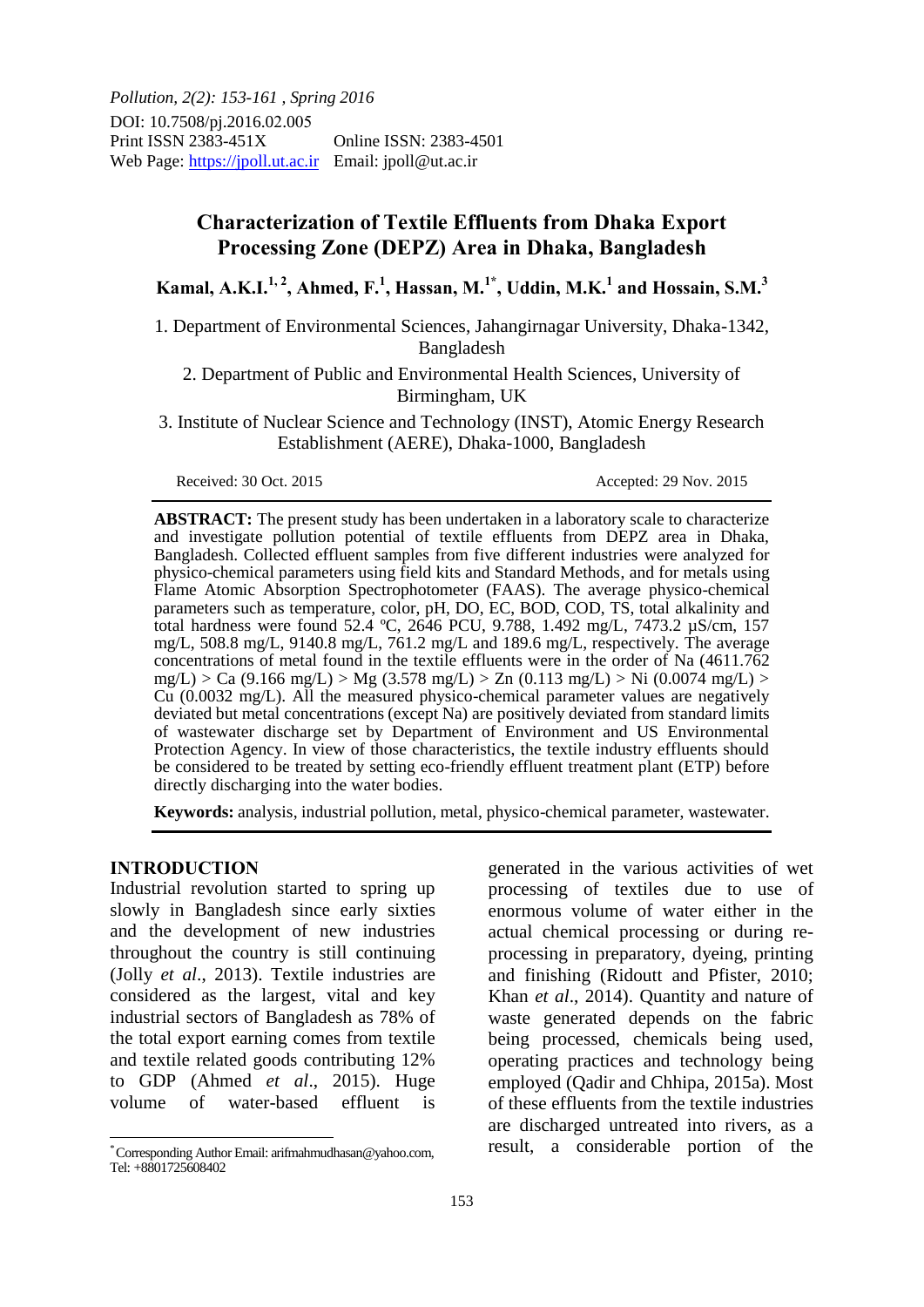available water is being polluted by the textile effluents, and about two thirds of diseases are related to water-borne diseases in Bangladesh (Hannan *et al*., 2011). Textile effluents are usually extremely heterogeneous in composition with a large extent of toxic and sometimes unmanageable objects coming from dyeing and finishing processes. These processes involve the input of a wide range of chemicals and dyestuffs, which are generally organic compounds with complex structures (Al-kdasi *et al*., 2004; Sabur *et al*., 2012). The effluents contain a wide range of contaminants such as salts, enzymes, surfactants, oxidizing and reducing agents (Badani *et al*., 2005; Jo *et al*., 2008).

Industrial effluents which offer a wide scope of environmental problems and health hazards are becoming more complex and critical not only in developing countries but also in developed countries (Deepali and Gangwar, 2010). Industrial emission and waste effluent generated from factories are associated with heavy disease burden and this could be part of the reasons for the current shorter life expectancy for both male and female in the country compared to the developed nations (Hannan *et al*., 2011). Major problem in textile industry is the presence of color due to extensive use of dyes. The wastewater containing dyed effluents has been found to be hazardous to aquatic ecosystem. Because it reduces the rate of photosynthesis due to the reduced penetration of sunlight in colored waters. It not only leads to toxicity of fishes and mammals but also inhibits the activity and growth of microorganisms (Qadir and Chhipa, 2015b). In addition to dyes, various salts and chemicals are major sources of heavy metals in wastewater (Wagner, 1993). Metal and contaminants like dyes tend to persist indefinitely, circulating and eventually accumulating throughout the food chain (Niu *et al*., 1993;

Simmons *et al*., 1995). Heavy metals contained in these effluents from the industries have been found to be carcinogenic (Tamburlaine *et al*., 2002), while other chemicals equally present are poisonous depending on the dose and exposure duration (Lawrence and McCabe, 2002) for algae, plants, and different animals including human being.

To prevent the above adverse effects, the textile industry wastewater needs to be treated and discharged as per the national discharge quality standards laid down under Environment Conservation Act (1995) and Rules (1997), legislated by the Government of Bangladesh. Under the 1997 Rules fabric dyeing and chemical processing industries are categorized as "Red industries", which is the highest category in the Rules and for which an Effluent Treatment Plant (ETP) is mandatory. Due to increased awareness of worldwide environmental issues, there has been a great interest in the development of eco-friendly wet processing textile techniques in recent years (Padma *et al*., 2006). But before treatment, characterization of textile effluent is very important to develop strategies for water treatment and reuse (Savin and Butnaru, 2008; Mountassir *et al*., 2013). The objective of the present research was to characterize textile effluents for the investigation of pollution potential from five textile industries of DEPZ area in Dhaka, Bangladesh.

# **MATERIALS and METHODS**

# **Effluents Sample Collection and Treatment**

The effluents samples were collected in cleaned poly-propylene bottles pre-washed with  $20\%$  HNO<sub>3</sub> acid and rinsed repeatedly with deionized water from the effluent outlets just before the treatment plant for five individual textile and dying industries which are located in the extended area of DEPZ (Dhaka Export Processing Zone), Dhaka, Bangladesh. For metals analysis,  $65\%$  concentrated ultra-pure  $HNO<sub>3</sub>$  acid was added to each samples by dropper after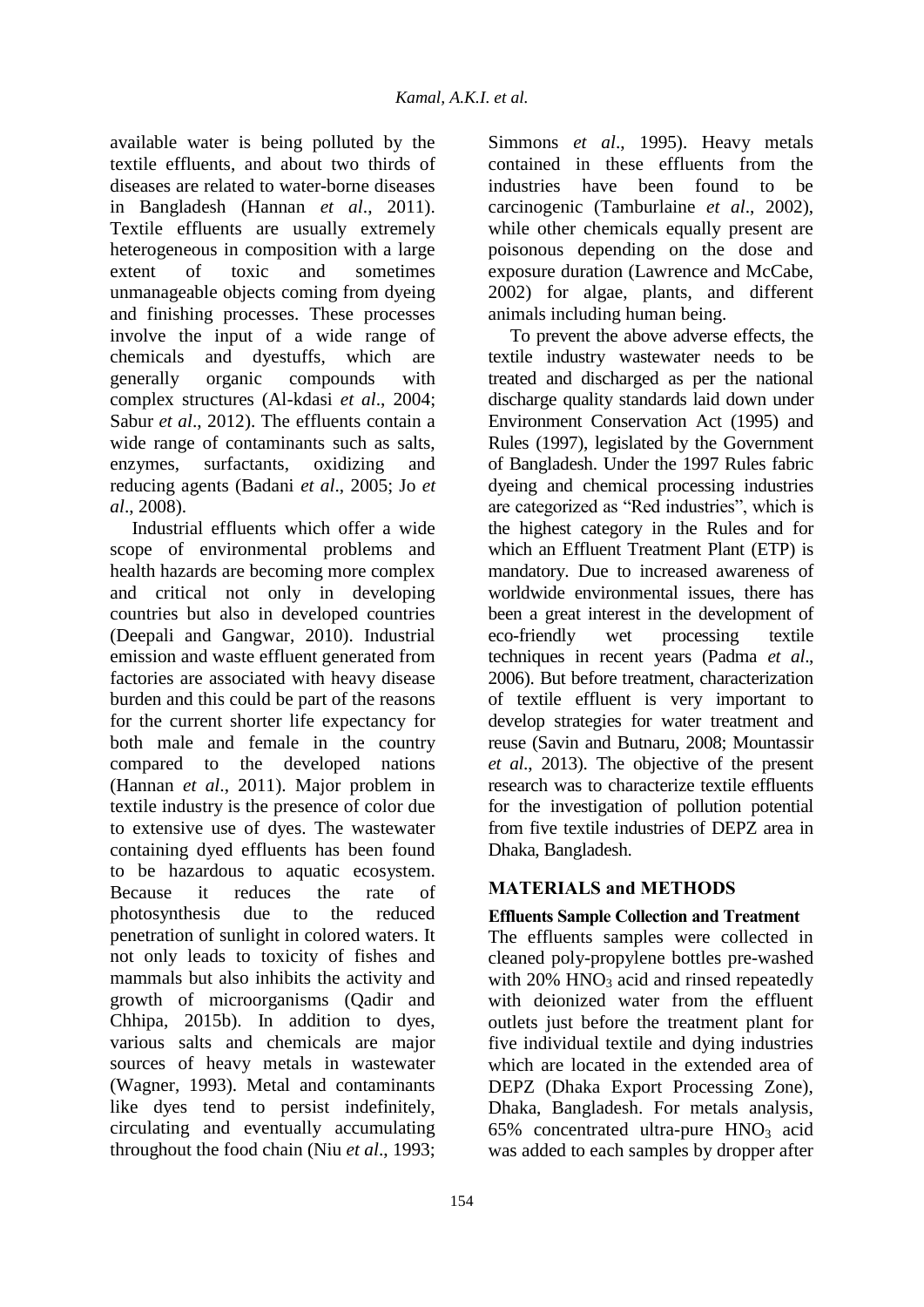immediately collection of effluent sample to bring the pH blow 2 to minimize precipitation and adsorption onto container walls (APHA, 1998). Then these samples were transported by an ice box to the laboratory, and properly labeled and preserved in refrigerator at 4°C.

For metals determination, effluent sample was digested according to Singh and Chandel (2006). 100 ml well-mixed and acid-preserved sample was transferred into clean beaker and 5 ml 65% concentrated  $HNO<sub>3</sub>$  acid was added and covered with a clean watch glass. The beaker was heated (120-150º C) slowly on a sand bath hotplate in a fume chamber and evaporating until the sample is reduced to about 10 ml. The suspension was kept for cooling at room temperature and later added 5 ml 65% concentrated HNO<sub>3</sub> acid and 10 ml 70% concentrated HClO<sub>4</sub> acid. Again the suspensions were heated gently at 200˚C and evaporated to about 10 ml. After cooling at room temperature, the suspensions were diluted to 100 ml in a 100 ml volumetric flask with deionized water. Then the solution was filtered using Whatman No. 41 (0.45 μm pore size) into plastic bottle and kept the solution in the refrigerator until analysis.

### **Effluent Sample Analysis for Characterization**

Temperature, color, pH, dissolved oxygen (DO) and electrical conductivity (EC) of textile effluent were measured using thermometer, portable photometer (Model: HI96727, HANNA instrument), glass electrode pH meter (Model: Lab 851, SCHOTT instrument), DO meter (Model: H19143, HANNA instrument) and EC meter (Model: EC 241, HANNA instrument), respectively. Total solids (TS) and chemical oxygen demand (COD) were determined by gravimetric method (Kazi *et al*., 2009) and titrimetric method (Huq and Didarul-ul-Alam, 2005), respectively. Biological oxygen demand (BOD), total alkalinity and total hardness were determined by 5-days

incubation (20˚C) method, standard titrimetric method and EDTA titrimetric method, respectively according to APHA (1998). The digested effluent samples were analyzed by Flame Atomic Absorption Spectrophotometer (Model: AA-6800, Shimadzu) to determine calcium (Ca), magnesium (Mg), copper (Cu), zinc (Zn), nickel (Ni), lead (Pb) and cadmium (Cd). Sodium (Na) was determined by Flame Photometer (Model: PFP7, Jenway).

During the overall process of sample preparation and analysis, special care was taken to minimize contaminants from air, glassware and reagents. All glassware were washed with deionized water before using in this study. All reagents used during analysis were prepared from analyticalreagent or higher-grade chemicals. All instruments were calibrated with standard solutions in accordance with manufacturer's instructions.

## **RESULTS AND DISCUSSION**

Table 1 shows the physico-chemical and metals characteristics of effluents from five different textile industries of DEPZ area, Dhaka. In the effluent samples, temperature varied between 47 and 58˚C with average value of 52.4˚C which are above the effluent discharge standards of DoE (2008) [45˚C] and EPA (2002) [40<sup>°</sup>C]. High temperature reduces the solubility of gases in water that ultimately expresses high BOD/COD (Ali *et al*., 2009). Short term temperature fluctuations in streams near the textile and dying industries might lead fish to die, fish eggs that won't hatch or a total change in the fish population (Roy *et al*., 2010). The average temperature of the present study was measured higher than average value of 41.675, 40.40, 35.23, 41.7 and 30.2˚C reported by Roy *et al*. (2010), in Bangladesh, Ali *et al*. (2009), in Pakistan, Muntassir *et al*. (2013), in Morocco, Ntuli *et al*. (2009), and Ohioma *et al*. (2009), respectively in the textiles effluents.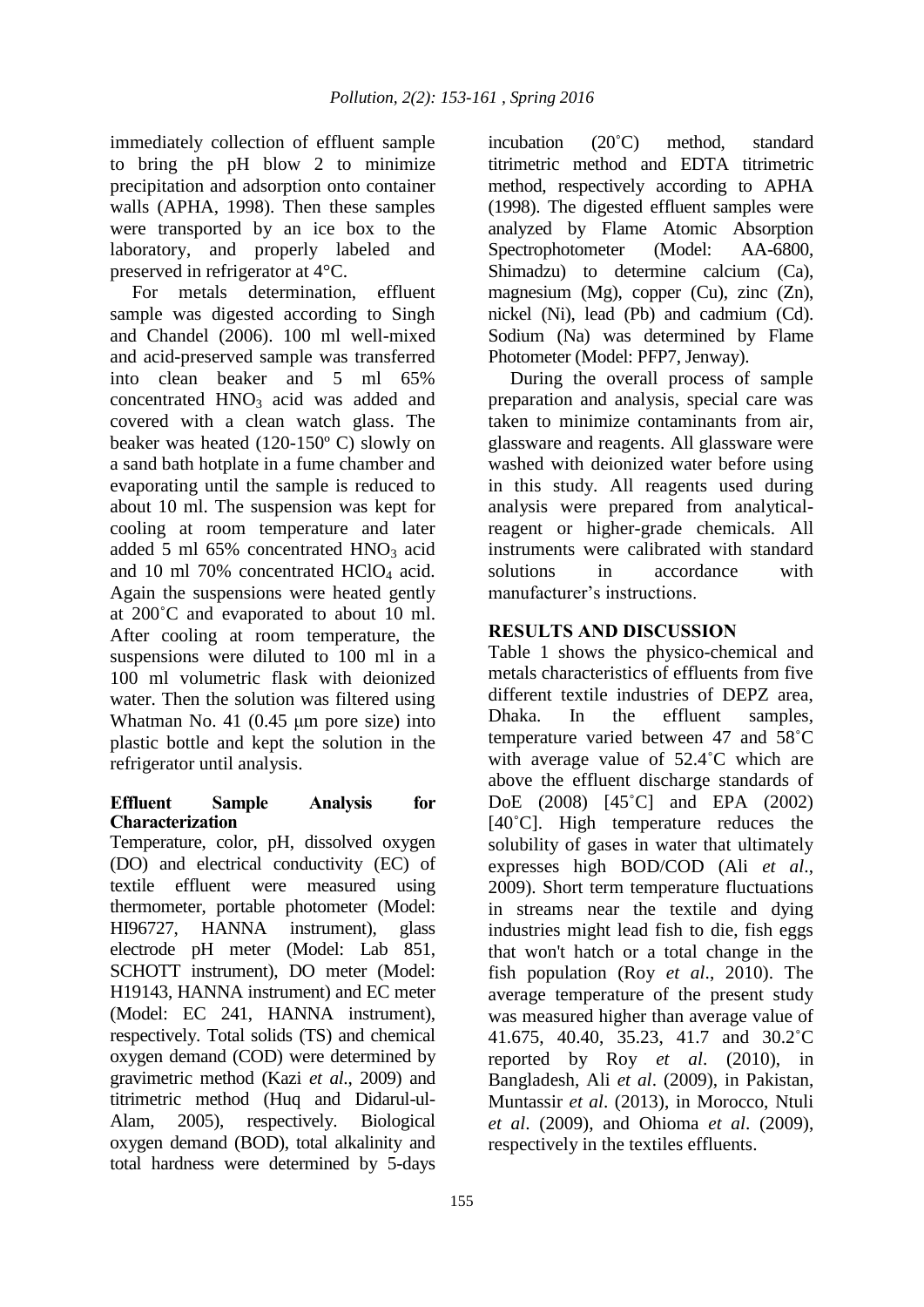Color was found in raw effluents ranging from 2465 to 2900 PCU which are from 164.33 to 193.33 times higher than the permissible limit of color in wastewater to discharge (IWS, 2002) [15 PCU]. Textile effluents were found highly colored because 10-15% of the dyes are lost in the effluents of textile units (Boer *et al*., 2004; Xian-Chun *et al*., 2007; Roy *et al*., 2010). Color is imparted to water body by dissolved constituents (dyes and pigments) that absorb white light and emit light at specific wavelengths (Ali *et al*., 2009). Roy *et al*. (2010) reported the average value of 3216.25 PCU which was higher than average value of 2646.4 PCU of the present study.

pH appeared in the range of 9.45 to 10.50 with average value of 9.788 and show that the measured effluents were typically alkaline. The measured pH values are higher than the standards of DoE (2008) [5-9] and EPA (2002) [6-9]. These results are in accordance with the result of Junkins (1982) who reported that the textile wastes are highly alkaline. Generally, alkaline pH of textile effluents is associated with the process of bleaching and is extremely undesirable in water ecology (Chhikara *et al*., 2013; Effler *et al*., 1990). The average pH values were reported 8.18, 8.25, 9.26 and 8.8 in textiles effluents in Bangladesh (Kanan *et al*., 2014), in India (Hussain *et al*., 2004), in Nigeria (Ohioma *et al*., 2009) and in Russia (Ntuli *et al*., 2009), respectively.

| <b>Characteristics</b>            | Sample ID          |                     |                    |                    |                    |                      |
|-----------------------------------|--------------------|---------------------|--------------------|--------------------|--------------------|----------------------|
|                                   | Industry-1         | Industry-2          | Industry-3         | Industry-4         | Industry-5         | Average              |
| Temperature<br>(C)                | $55 + 3.33$        | $47 + 3.165$        | 58±4.872           | $49 \pm 2.50$      | $53 + 3.75$        | 52.4±4.449           |
| Colour (PCU)                      | 2900±152.962       | 2465±201.502        | 2500±180.843       | $2872+173.11$      | 2495±210.03        | 2646.4+219.356       |
| pH                                | $9.45 + 0.5$       | $9.56 \pm 0.675$    | $10.1 + 0.984$     | $9.33 \pm 0.902$   | $10.50 + 0.261$    | $9.788 + 0.495$      |
| DO(mg/L)                          | $1.41 \pm 0.325$   | $1.03 \pm 0.532$    | $1.89 \pm 0.183$   | $1.67 \pm 0.099$   | $1.46 + 0.303$     | $1.492 \pm 0.3206$   |
| $EC (\mu S/cm)$                   | 7390±211.33        | 7853±234.98         | 7430±199.50        | 7139+201.50        | 7554+311.90        | 7473.2+260.410       |
| $BOD$ (mg/L)                      | $143 \pm 21.66$    | $160 \pm 13.94$     | $138+9.52$         | $181 \pm 17.55$    | $163 \pm 13.66$    | $157 \pm 17.161$     |
| $COD$ (mg/L)                      | $448 + 27.35$      | $520 \pm 17.06$     | $459 \pm 31.89$    | $578 \pm 31.01$    | $539 \pm 29.00$    | 508.8±54.778         |
| TS(mg/L)                          | 9950±558.72        | 8230±502.09         | 9120±481.44        | $8823 \pm 509.23$  | 9581±410.02        | 9140.8±667.002       |
| <b>Total Alkalinity</b><br>(mg/L) | $801 \pm 18.99$    | $760 \pm 31.65$     | $750+23.49$        | $794 + 9.41$       | $701 + 23.99$      | 761.2±40.033         |
| <b>Total Hardness</b><br>(mg/L)   | $170 \pm 10.05$    | $210 \pm 16.33$     | $190+20.00$        | $175 \pm 12.11$    | $203+16.31$        | $189.6 + 17.271$     |
| $Ca$ (mg/L)                       | $9.090 \pm 0.0553$ | $9.136 \pm 0.0839$  | $9.333 \pm 0.0573$ | $9.171 \pm 0.0599$ | $9.103 \pm 0.0911$ | $9.166 + 0.098$      |
| $Mg$ (mg/L)                       | $3.648 + 0.0213$   | $3.186 + 0.0143$    | $3.462 + 0.0951$   | $4.002 + 0.0376$   | $3.591 + 0.0722$   | $3.578 \pm 0.296$    |
| $Na$ (mg/L)                       | 4.659.890±230.902  | $4.807 \pm 123.936$ | 4390.372+119.533   | $4421 + 150.44$    | 4780+291.420       | 4611.762+196.418     |
| $Zn$ (mg/L)                       | $0.141 \pm 0.0066$ | $0.091 \pm 0.0021$  | $0.119 + 0.0042$   | $0.099 \pm 0.0061$ | $0.117 \pm 0.0035$ | $0.113 \pm 0.0194$   |
| Ni (mg/L)                         | $0.006 \pm 0.0015$ | $0.009 \pm 0.0014$  | $0.007 \pm 0.0023$ | $0.007 \pm 0.0017$ | $0.008 \pm 0.002$  | $0.0074 \pm 0.00114$ |
| $Cu$ (mg/L)                       | $0.012 \pm 0.0002$ | $0.016 \pm 0.0007$  | $0.020 \pm 0.0011$ | $0.013 \pm 0.0009$ | $0.017 \pm 0.0005$ | $0.0032 \pm 0.0032$  |
| $Pb$ (mg/L)                       | <b>BDL</b>         | <b>BDL</b>          | <b>BDL</b>         | <b>BDL</b>         | <b>BDL</b>         |                      |
| $Cd$ (mg/L)                       | <b>BDL</b>         | <b>BDL</b>          | <b>BDL</b>         | <b>BDL</b>         | <b>BDL</b>         |                      |

**Table 1. Physico-chemical and metals characteristics of effluents of five textile industries**

BDL-Below detection limit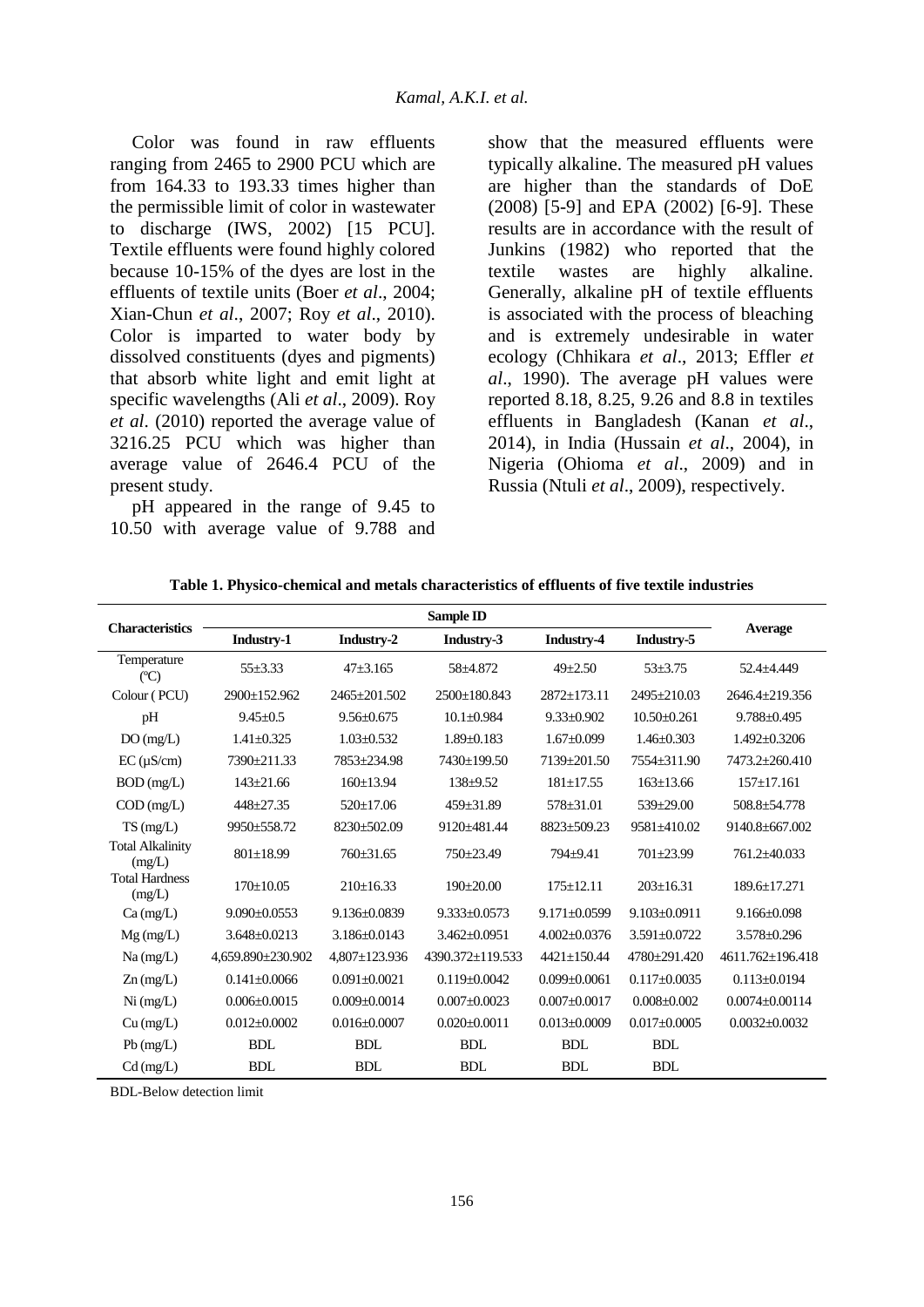The most important measure of water quality is the dissolved oxygen (DO) (Peirce *et al*., 1997). DO values were found ranging from 1.03 to 1.89 mg/L with average value of 1.492 mg/L which are lower than DoE standard (2008) [4.5-8 mg/L]. The lower DO content could be due to intrusion of high organic load in the water which leads to oxygen depletion (Mohabansi *et al*., 2011). Roy *et al*. (2010) reported lower DO value of 0.335 mg/L in HR textile effluent, but Kanan *et al*. (2014) found higher DO value of 2.98 mg/L in textile effluent, Narshingdi in Bangladesh than the present investigation.

EC of effluent was found in the range of 7139 to 7853 µS/cm which are higher than standard  $(1200 \text{ }\mu\text{S/cm})$  of DoE  $(2008)$ . High EC indicates a large amount of ionic substances like sodium, potassium, iron etc in textile effluent (Roy *et al*., 2010). The use of sodium carbonate and salt in the dyeing process and electrolytes (sodium sulfate) in the bleaching process causes an increase in EC of the wastewater (Mountassir *et al*., 2013). The measured average EC value of 7473.2 µS/cm in this study was found higher than the average values of 4542.5, 6709.17 and 6385 µS/cm reported by Roy *et al*. (2010) in Bangladesh, Hussain *et al*. (2004) in India and Ntuli *et al*. (2009) in Russia, respectively in textiles effluents.

BOD and COD values were measured in the range of 138 to 181 mg/L and 448 to 520 mg/L, respectively and which are higher than standards of DoE (2008)  $[BOD= 50 \text{ mg/L} \text{ and } COD= 200 \text{ mg/L}]$ and EPA (2002) [BOD= 40 mg/L and COD= 120 mg/L]. The high levels of BOD are indications of the pollution strength of the wastewaters. They also indicate that there could be low oxygen available for living organisms in the wastewater when utilizing the organic matter present (Yusuff and Sonibare, 2004). High COD levels imply toxic condition and the presence of biologically resistant organic substances

(Sawyer and McCarty, 1978). The<br>remarkable increase in COD levels increase in COD levels compared with BOD also indicates that significant levels of toxicants e.g. heavy metals may be possibly present in the wastewater (Chavan, 2001). The ratio of the BOD:COD obtained from the results ranged from 0.30-0.32. This indicated that the effluent contained a large proportion of non-biodegradable organic matter. A BOD:COD ratio less than 0.5 indicates that the effluent contains a large proportion of non-biodegradable matter (Ntuli *et al*., 2009). The average BOD and COD values in this study were found lower than reported by Kanan *et al*. (2014), in Bangladesh [BOD= 454 mg/L and COD= 1047 mg/L], Ntuli *et al*. (2009), in Russia [BOD= 2040 mg/L and COD= 5849 mg/L], Ali *et al*. (2009), in Pakistan [BOD= 548 mg/L and COD=  $1632 \text{ mg/L}$ ] and Hussain *et al*. (2004), in India [BOD= 713.33 mg/L and COD= 2125 mg/L].

TS (includes both organic and inorganic solid constituents dissolved or suspended in the wastewater) was found ranging from 8230 to 9950 mg/L with average value of 9140.8 mg/L which was higher than the average value of 1063.33 mg/L reported by Ohioma *et al*. (2009), in textile effluent in Nigeria. It is a reflection of the oxygen amount required to synthesize both organic and inorganic solids present in the textile wastewaters (Uwidia and Ejeomo, 2013).

Total alkalinity in the studied effluent was calculated to be in the range of 701 to 801 mg/L with average value of 761.2 mg/L. Alkalinity is the sum of all treatable bases mainly carbonate, bicarbonate and hydroxide content (Imtiazuddin *et al*., 2014). Alkalinity of water is the capacity to neutralize acidic nature of the water to predesignated pH (Mohabansi *et al*., 2011). The total alkalinity (TA) of water is the capacity to neutralize acidic nature. The presence of carbonates, bicarbonates and hydroxides are the main cause of alkalinity in the water. The average total alkalinity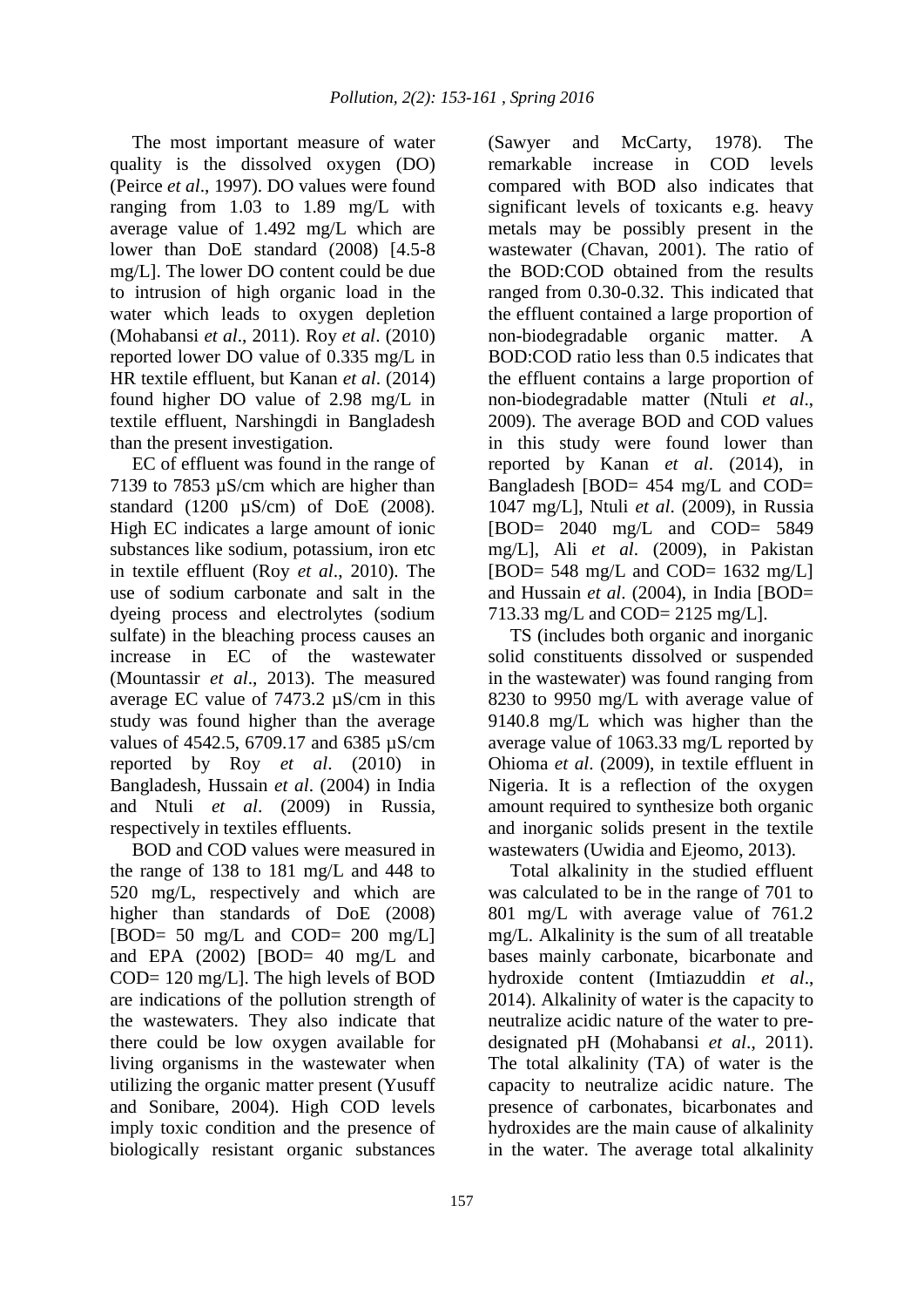was found lower than value of 1590 mg/L reported by Ntuli *et al*. (2009), in Russia.

The range of total hardness was found from 170 to 210 mg/L. The studied effluent samples were found to be moderately hard. Total hardness is sum of the calcium and magnesium concentrations in effluent. Hardness is a very important factor in dyeing process as most of the dyes get precipitated in the presence of calcium and magnesium ion (Hussain *et al*., 2004). Ntuli *et al*. (2009), in Russia and Hussain *et al*. (2004), in India measured average values of 113 mg/L and 136.25 mg/L, respectively in textile effluent which were lower than the present investigation.

The concentration of Na ion in textile effluent ranged from 4390.372 to 4807.000 mg/L with average value of 4619.09 mg/L which were higher than permissible limit of EPA (2002) [200 mg/L]. The higher concentration of Na in wastewater was due to the sodium compounds, which are used in almost all steps of wet processes. Among sodium compounds, sodium chloride is extensively used in water softening (Hussain *et al*., 2004). Ca and Mg concentrations were found ranging from 9.090 to 9.333 mg/L and 3.186 to 4.002 mg/L, respectively in the present study. Ca and Mg concentrations were found lower than Canadian Environmental Quality Guidelines (CCME) and Bureau of Indian Standards (BIS), respectively (Ghaly *et al*., 2014). The reason for low concentration of both Ca and Mg is the softening of water. In all industries water softening is carried out in which Ca and Mg are replaced by Na (Hussain *et al*., 2004). The average concentrations of Ca and Mg were found lower but Na concentration was found higher than reported by Hussain *et al*. (2004), in India [Ca= 19 mg/L, Mg= 21.25 mg/L and Na= 1672 mg/L] and Ohioma *et al*. (2009), in Nigeria [Ca= 69.916 mg/L,  $Mg = 38.75$  mg/L and Na= 61.87 mg/L] in textiles effluents.

Metals arise from metal complex dyes,

dye stripping agents, oxidizing agents and finishers in textile effluents (Heinfling *et al*., 1997; Zeiner *et al*., 2007; Mountassir *et al*., 2013). Pb and Cd concentrations were found below detection limits in this investigation. The range of Cu concentration was measured from 0.012 to 0.02 mg/L with a mean of 0.016 mg/L. Cu is an essential substance to human nutrition as a component of metallo-enzymes in which it acts as an electron donor or acceptor (Deepali and Gangwar, 2010). However, in high concentrations, it can cause anaemia, liver and kidney damage, stomach and intentional irritation (Imtiazuddin *et al*., 2014). Cu is toxic to aquatic plants at concentrations below 1 mg/L, whereas a concentration close to this level can be toxic to some fish (Nergis *et al*., 2005; Tuzen *et al*., 2008). The measured Zn concentration was found in the range of  $0.091$  to  $0.141$  mg/L. Zn concentration in wastewater increases due to use of chemicals impurities and process of viscous rayon fibers in textile industries (Hussain *et al*., 2004). High concentration of Zn in water is most harmful to aquatic life during early life stages (Imtiazuddin *et al*., 2014). Ni concentration in textile effluent samples varied from 0.006 to 0.009 mg/L. The most adverse harmful health effects from exposure to Ni includ lung fibrosis, cardiovascular and kidney diseases and cancer of the respiratory tract (ATSDR, 2005). The measured concentrations of Cu, Zn and Ni are lower than the permissible limit of wastewater discharge standards according to DoE (2008) [Cu= 0.5 mg/L, Zn= 5.0 mg/L and  $Ni= 1.0 \text{ mg/L}$  and EPA (2002) [Cu= 0.5 mg/L,  $Zn = 2.0$  mg/L and Ni= 0.1 mg/L]. The mean concentrations of Cu and Zn in textile effluents in the present investigation were lower than reported by Roy *et al*. (2010), in Bangladesh  $\left[ Cu = 0.1011 \right]$  mg/L and Zn= 0.2172 mg/L] and Ohioma *et al*. (2009), in Nigeria  $\lbrack Cu= 3.433 \rbrack$  mg/L and Zn= 7.366 mg/L], and Ni concentration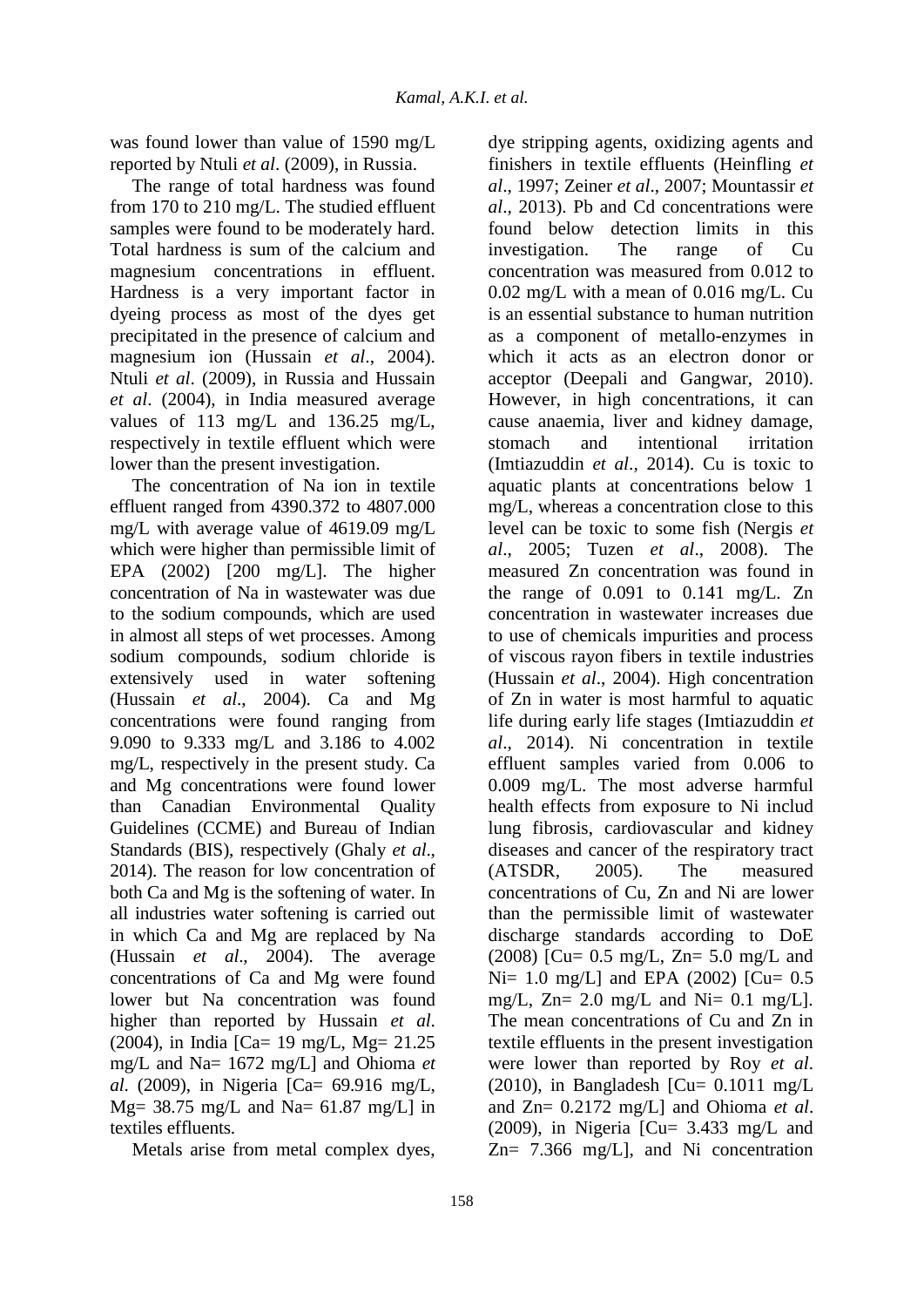also lower than reported by Ali *et al*. (2009), in Pakistan [Ni= 0.67 mg/L].

### **CONCLUSION**

This research reveals that the measured Physico-chemical parameters such as temperature, color, pH, DO, EC, BOD, COD, TS, total alkalinity, total hardness and Na were found higher than the standard guidelines. Pb and Cd concentrations were found below detection limit but Ca, Mg, Zn, Ni and Cu concentrations were measured lower than the standard guidelines. It is recommended that the effluents of textile industries must be treated well by combined treatment processes before their disposal into the surrounding water bodies to reduce the pollution load and avoid adverse pollution effect.

#### **REFERENCES**

Ahmed, F., Alim, A., Alam, F., Tahsina Islam, T. and Talukder, A.A. (2015). Bio-Geo-Chemical Characterization of Bangladeshi Textile Effluents. Adv. Microbiol., 5, 317-324.

Ali, N., Hameed, A. and Ahmed, S. (2009). Physicochemical characterization and Bioremediation perspective of textile effluent, dyes and metals by indigenous Bacteria. J. Hazard. Mater., 164, 322-328.

Al-Kdasi, A., Idris, A., Saed, K. and Guan, C.T. (2004). Treatment of Textile Wastewater by Advanced Oxidation Processes- A Review. Global Nest: Int. J., 6 (3), 222-230.

APHA (1998). Standard methods for the examination of water and wastewater,  $20<sup>th</sup>$  edition. American Public Health Association, Washington DC, USA.

ATSDR (2005). Public health statement for nickel. Department of Health and Human Services, Agency for Toxic Substances and Disease Registry. Retrieved September 4, 2015, from http://www.atsdr.cdc.gov/ToxProfiles/tp15-c1 b.pdf.

Badani, Z., Ait-Amar, H., Si-Salah, A., Brik, M. and Fuchs, W. (2005). Treatment of textile waste water by membrane bioreactor and reuse. Desalination, 185 (1-3), 411-417.

Boer, C.G., Obici, L., Souza, C.G. and Peralta, R.M. (2004). Decolourization of synthetic dyes by solid state cultures of Lentinula (Lentinus) edodes producing manganese peroxidase as the main lignolytic enzyme. Bioresour. Technol., 94, 107-112.

Chavan, R.B. (2001). Environment-Friendly Dyeing Processes for Cotton Industry. Indian J. Fibre Textile Res., 4, 239-242.

Chhikara, S., Rana, L. and Poonam (2013). Physico-chemical Characterization of Textile Mill Effluent: A Case Study of Haryana, India. Environ. We Int. J. Sci. Tech., 8, 19-23.

Deepali and Gangwar, K.K. (2010). Metals Concentration in Textile and Tannery Effluents, Associated Soils and Ground Water. New York Sci. J., 3 (4), 82-89.

DoE (2008). Guide for Assessment of Effluent Treatment Plants,  $1<sup>st</sup>$  edition. Department of Environment, Ministry of Environment and Forest, Bangladesh.

Effler, S.W., Brooks, C.M., Auer, M.T. and Doerr, S.M. (1990). Free ammonia and toxicity criteria in a polluted urban water lake. Res. J. Water pollut. Control fed., 62 (6), 771-778.

EPA (2002). Standards for Effluent Discharge Regulations. US Environmental Protection Agency.

Ghaly A.E., Ananthashankar, R., Alhattab, M. and Ramakrishnan, V.V. (2014). Production, Characterization and Treatment of Textile Effluents: A Critical Review. J. Chem. Eng. Process Technol., 5 (1), 1-19.

Hannan, M.A., Rahman, M.A. and Haque, M.F. (2011). An Investigation on Quality Characterization and Magnitude of Pollution Implications with Textile Dyeing Industries' Effluents using Bleaching Powder. DUET J., 1 (2), 49-59.

Heinfling, A., Bergbauer, M. and Szewzyk, U. (1997). Biodegradation of azo and phthalocyanine dyes by *Trametes versicolor* and *Bjerkandera Adusta*. Appl. Microbiol. Biotechnol. 48, 261-266.

Huq, S.M.I. and Didar-ul-Alam, M. (2005). A Handbook on Analyses of Soil, Plant and Water. (Dhaka: Momin Offset Press).

Hussain, J., Hussain, I. and Arif, M. (2004). Characterization of textile wastewater. J. Ind. Pollut. Contr., 20 (1), 137-144.

Imtiazuddin, S.M., Mumtaz, M. and Ahmed, T. (2014). Physico-Chemical Analysis and Heavy Metals Concentration in Textile Effluent in Karachi Region of Pakistan. Global J. Environ. Sci. Technol., 2(5), 071-074.

IWS (2002). Discharge limit set by Jordan Specification. Industrial wastewater standard, Jordan.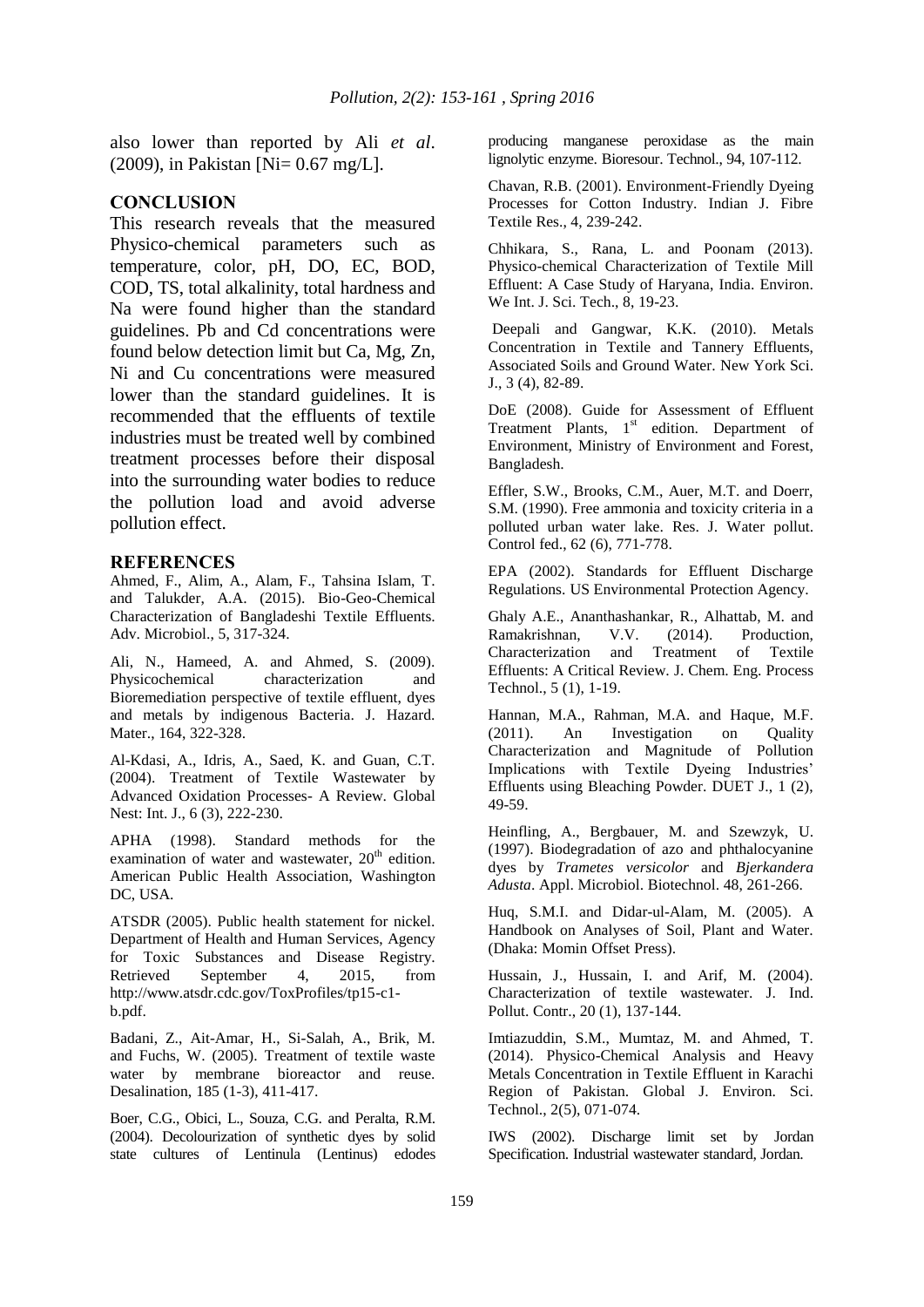Jiunkins, R. (1982). Pretreatment of textile wastewater. (Paper presented at 37th Industrial Waste conference. Purdue University, Lafayette. Indiana).

Jo, H.J., Park, E.J., Cho, K., Kim, E.H. and Jung, J. (2008). Toxicity identification and reduction of wastewaters from a pigment manufacturing factory. Chemosphere 70 (6), 949-957.

Jolly, Y.N., Islam, A. and Akter, S. (2013). Characterization of some industrial effluents of Dhaka city to assess their quality as irrigation water. Bangladesh J. Physics, 13, 1-7.

Kanan, A.H., Marine, S.S., Raihan, F., Redowan, M. and Miah, M.D. (2014). Textile effluents changes physiochemical parameters of water and soil: Threat for agriculture. Afr. J. Agron., 2 (10), 219-223.

Kazi, T.G., Arain, M.B., Jamali, M.K., Jalbani, N., Afridi, H.I., Sarfraz, R.A., Baig, J.A. and Shah, A.Q. (2009). Assessment of water quality of polluted lake using multivariate statistical techniques: A case study. Ecotox. Environ. Safe., 72 (20), 301-309.

Khan, M.M.R., Islam, M.M., Khalil, E. (2014). Investigation on Effluent Characteristics of Organic Cotton Fabric Dyeing With Eco-Friendly Remazol Reactive Dyes. Am. J. Eng. Res., 3 (12), 62-68.

Mohabansi, N.P., Tekade, P.V. and Bawankar, S.V. (2011). Physico-chemical Parameters of Textile Mill Effluent, Hinganghat, Dist. Wardha (M.S.). Current World Environ., 6 (1), 165-168.

Mountassir, Y., Benyaich, A., Rezrazi, M., Berçot, P. and Gebrati, L. (2013). Wastewater effluent characteristics from Moroccan textile industry. Water Sci. Technol., 67 (12), 2791-2799.

Nergis, Y., Ahmed, S.I. and Shareef, M. (2005). Impact of Contaminated Vegetable Fruits and Fodders on Human Health by Malir River Farms Karachi. J. Chem. Soc. Pak., 27 (6), 561.

Niu, H., Xu, X.S. and Wang, J.H. (1993). Removal of lead from aqueous solutions by penicillin biomass. Biotechnol. Bioeng., 42, 785-787.

Ntuli, F., Ikhu-Omoregbe, D., Kuipa, P.K., Muzenda, E. and Belaid, M. (2009, October). Characterization of Effluent from Textile Wet Finishing Operations. (Proceedings of the World Congress on Engineering and Computer Science 2009, San Francisco, USA)

Ohioma, A.I., Luke, N.O. and Amraibure, O. (2009). Studies on the pollution potential of wastewater from textile processing factories in Kaduna, Nigeria. J. Toxicol. Environ. Health Sci., 1 (2), 034-037.

Padma, S.V., Rakhi, S., Mahanta, D. and Tiwari, S.C. (2006). Ecofriendly Sonicator dyeing of cotton with Rubia Cordifolia Linn using Biomordant. Dyes Pigments, 76 (1), 207-212.

Qadir, I. and Chhipa, R.C. (2015a). Comparative Studies of Some Physicochemical Characteristics of Raw Water and Effluents of Textile Industries of Sitapura, Jaipur. Int. J. Adv. Res., 3 (6), 2444-2449.

Qadir, I. and Chhipa, R.C. (2015b). Critical Evaluation of Some Available Treatment Techniques for Textile and Paper Industry Effluents: A Review. Am. Chem. Sci. J., 6(2): 77-90.

Ridoutt, B.G. and Pfister, S.A. (2010). Revised approach to water footprinting to make transparent the impacts of consumption and production on global freshwater scarcity. Global Environ. Change, 20, 113-120.

Roy, R., Fakhruddin, A.N.M., Khatun, R., Islam, M.S., Ahsan, M.A. and Neger, A.J.M.T. (2010). Characterization of Textile Industrial Effluents and its Effects on Aquatic Macrophytes and Algae. Bangladesh J. Sci. Ind. Res., 45(1), 79-84.

Sabur, M.A., Khan, A.A. and Safiullah, S. (2012). Treatment of Textile Wastewater by Coagulation Precipitation Method. J. Sci. Res., 4 (3), 623-633.

Savin, I.I. and Butnaru, R. (2008). Wastewater characteristics in textile finishing mills. Environ. Eng. Manage. J., 7 (6), 859-864.

Sawyer, C.C. and McCarty, P.L. (1978). Chemistry for Environmental Engineers (pp: 331-514). (New York: McGraw Hill).

Simmons, P., Tobin, J.M. and Singleton, I. (1995). Consideration of the use of commercially available yeast biomass for the treatment of metal containing effluents. J. Ind. Microbiol., 14, 240-246.

Singh, V. and Chandel, C.P.S. (2006). Analytical Study of Heavy Metals of Industrial Effluents at Jaipur, Rajasthan (India). J. Environ. Sci. Eng., 48 (2), 103 -108.

Tamburlini, G., Ehrenstein, O.V. and Bertollini, R. (2002). Children's Health and Environment: A Review of Evidence (pp. 22-31). (In: Environmental Issue Report No. 129, WHO/European Environment Agency, WHO Geneva).

Tuzen, M., Onal, A. and Soylak, M. (2008). Determination of trace heavy metals in some textile products. Bull. Chem. Soc. Ethiop., 22 (3), 379-384.

Uwidia, I.E. and Ejeomo, C. (2013). Characterization of Textile Wastewater Discharges